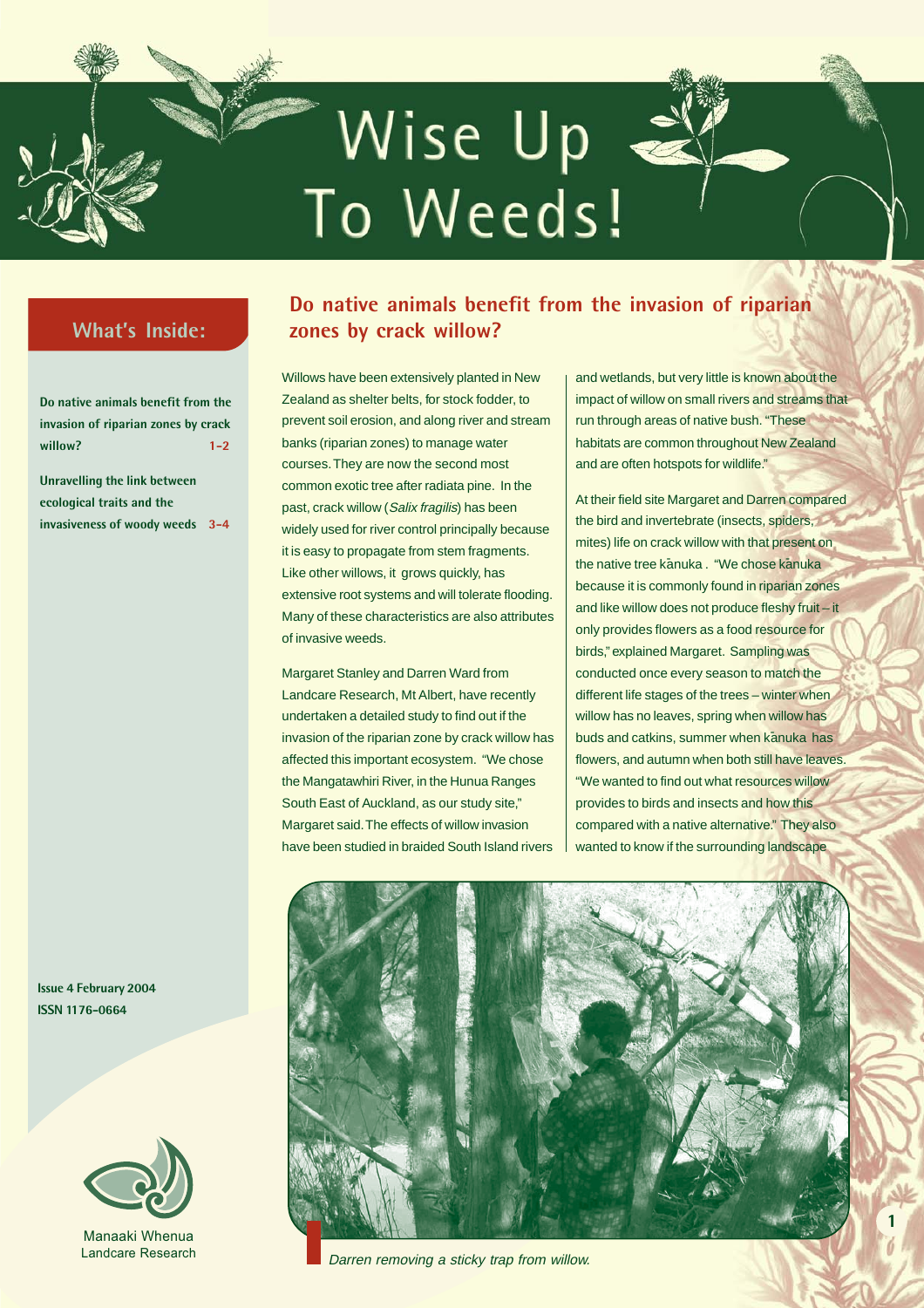made any difference to the birds and invertebrates found on the two trees. For example, are the birds that use willow in pasture any different to those that use willow in native bush? "We sampled five different sites in each of three different habitat types: willow surrounded by pasture, willow surrounded by native bush, and kanuka surrounded by native bush."

During each sampling period birds were observed for 40 minutes at each site. The species present, their abundance and behaviour were recorded. " It is important to note the behaviour of the birds (such as foraging and perching), in order to know what the birds are using the trees for," said Margaret. "We found there were a lot more birds and bird species using kanuka than crack willow, regardless of season or whether the willows were in pasture or native bush." Another important finding was that the bird communities using crack willow were very different from those using kanuka. Native bird species were overwhelmingly found on kanuka, while introduced birds were most common on willow. Interestingly, they also found that while birds were often seen foraging on k - anuka , almost no foraging observations were recorded for crack willows in either bush or pasture (see graph). "Instead we found the birds primarily used willows as somewhere to perch," Margaret observed. " From watching the birds, it seems to me that a fencepost or powerline would have done the trick just as well!"

Margaret and Darren also sampled the invertebrate communities on crack willow and kanuka in the different habitat types and seasons. To collect the invertebrates they used sticky traps either attached to the bark or hanging from branches, and took vegetation clippings (20–30 cm of a branch with foliage). They found there were huge numbers of invertebrates on kanuka in all seasons, compared with willow in either pasture or native bush. "The sheer number of invertebrates present on kanuka

**2**



Number of birds foraging in willow and kānuka.

compared to willow relates well to the observations of birds foraging on kanuka," explained Margaret. "Kanuka provides a better resource for birds than willow in terms of an invertebrate food supply." They also found the invertebrate community on crack willow was very different to that on kanuka (see scatter plot), with fewer mites, thrips, sap-sucking bugs, beetles and spiders.

To see if their results from Mangatawhiri River were representative of other similar river systems, Margaret and Darren set off around the North Island looking for likely streams with crack willow and kanuka , surrounded by either bush or pasture. "This wasn't an easy task, but in the end we found seven other sites,"

related Margaret. At these sites they took vegetation clippings and observed birds in each of the habitat types. "We were very pleased to see that the data for birds and invertebrates from these sites throughout the North Island matched the results from our more detailed study at Mangatawhiri."

Overall, Margaret and Darren's study has shown that replacing native trees such as kanuka with crack willow results in very different bird and invertebrate communities with less diversity. "Crack willow fails to provide the same resources for these animals as the native counterpart," concludes Margaret. "Invasion of riparian zones by crack willow has a detrimental effect on these valuable ecosystems!"



Composition of invertebrate communities on willow and kanuka.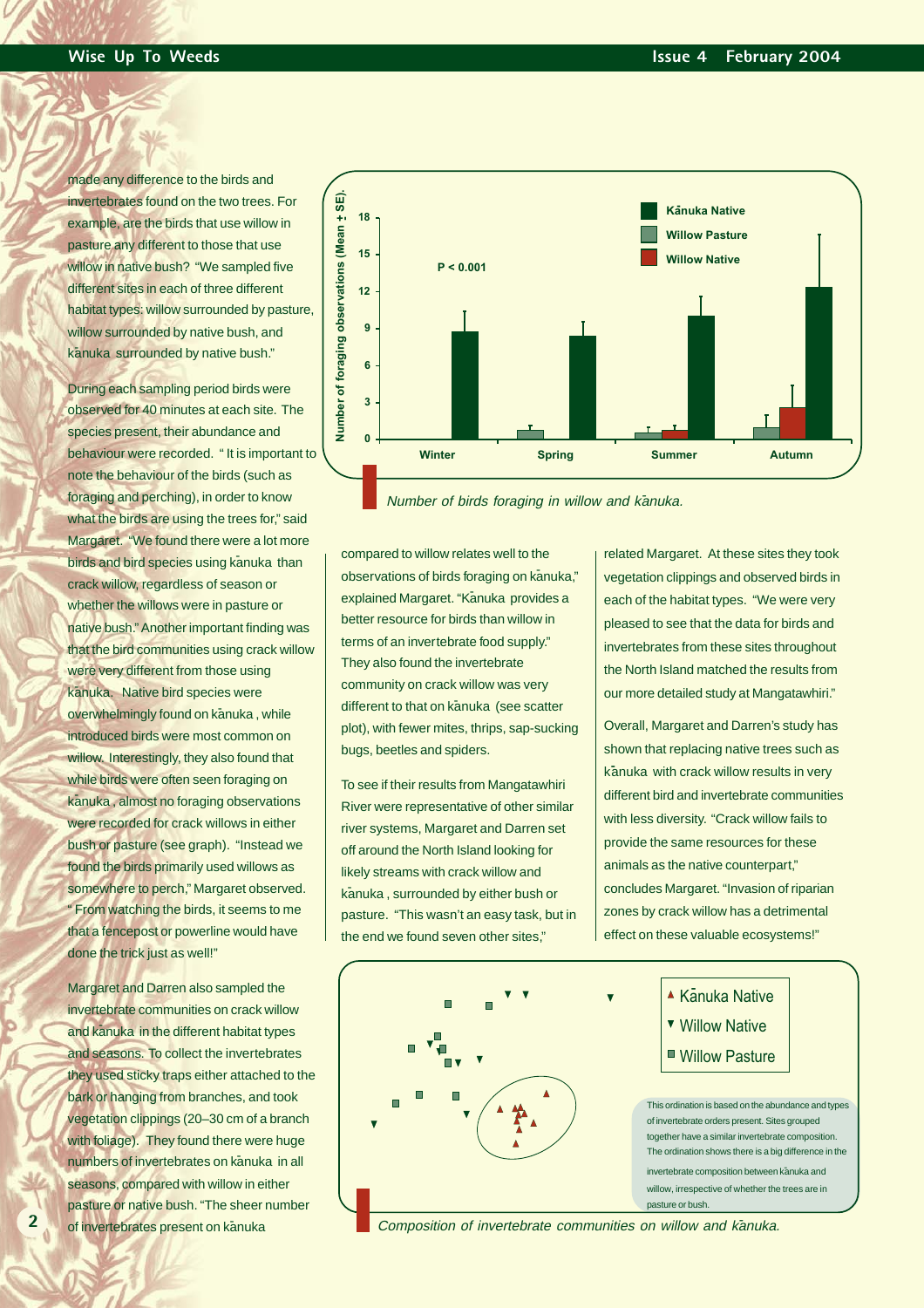#### **Unravelling the link between ecological traits and the invasiveness of woody weeds**

Many weed scientists believe that the most successful invasive weeds are likely to possess ecological traits that help them out perform other plants. These traits may be particularly important for invasion of disturbed or modified environments such as roadsides, urban areas, forestry blocks and pasture, where weeds are common. In particular, a high relative growth rate for seedlings – the ability to grow faster than their neighbours – may be one of the most important traits for determining the success of particular weed species in exploiting these disturbed habitats.

Peter Bellingham from Landcare Research, Lincoln, and a team of researchers have recently completed a large experiment to see if the invasiveness of a selection of New Zealand woody weeds could be explained by a number of ecological traits, including the relative growth rate of their seedlings.

Seedlings of 33 species from four families (Fabaceae, Mimosaceae, Pinaceae, Rosaceae) were grown outside in pots for 14 to 19 months (see table). "The species we selected are woody plants typical of disturbed habitats that have all established a self-sustaining population (= naturalised) in New Zealand, but have spread to varying degrees," explained Peter. "To define the invasiveness of each species, we calculated an invasion rate based on the number of ecological regions throughout New Zealand that the plant had spread to since naturalising here" (see table). Seedlings of each species were exposed to different treatments (fertiliser, drought, shade, clipping, burning, competition with another plant, or nothing) to mimic a range of conditions that would be experienced in the wild. "We wanted to find out if the seedlings of more invasive species had a higher relative growth rate, greater survival rate and wider tolerance to the treatments they were subjected to," Peter said.

Somewhat surprisingly Peter and his team were unable to find a link between the invasiveness of a species and the experimental measures they employed. "There were no statistically significant relationships between seedling relative growth rate, survival or tolerance and the invasiveness of the plants tested for any of the treatments," related Peter. "Our result was in direct contrast to a recent study by Grotkopp et al. (2002), who found more invasive pine species exhibited higher seedling relative growth rates, and this despite the fact our study included 12 species of pine." This difference can be explained in part by the fact that the two studies were focusing on different phases of the plant invasion process. "The species selected in our study had already naturalised in New Zealand and we were concerned with their ability to spread to new areas, while the majority of the pine species studied by Grotkopp et al. had not yet naturalised in new environments," Peter said. " It is possible seedling relative growth rate may be important for explaining the probability that a plant will naturalise (as described by Grotkopp et al.), but be unrelated to the rate of spread after naturalisation (as we found)."

The relationship between ecological measures such as seedling relative growth rate and plant invasiveness is also likely to be confused by the actions of humans. In the case of pines, humans have deliberately planted trees with fast growth rates for timber production, land stabilisation and revegetation. As a consequence these trees have been spread to many locations where they are now naturalised and have become weeds. "We conclude that for future studies of this type to tell us something definite about the relationship between ecological measures (such as relative growth rate) and plant invasiveness, it is important to try to separate out the influence of humans on the invasiveness of a particular plant species."

For more information see: Bellingham, P. J.; Duncan, R. P.; Lee W. G.; Buxton, R.P. (in press): **Seedling growth rate and survival do not predict invasiveness in naturalized woody plants in New Zealand**. Oikos

Grotkopp, E.; Rejmanek, M.; Rost, R.L. 2002: **Toward a casual explanation of plant invasiveness: seedling growth and life-history strategies of 29 pine (***Pinus***) species.** American Naturalist 159: 396*\_*419.



Blackberry, a common and widespread weed.